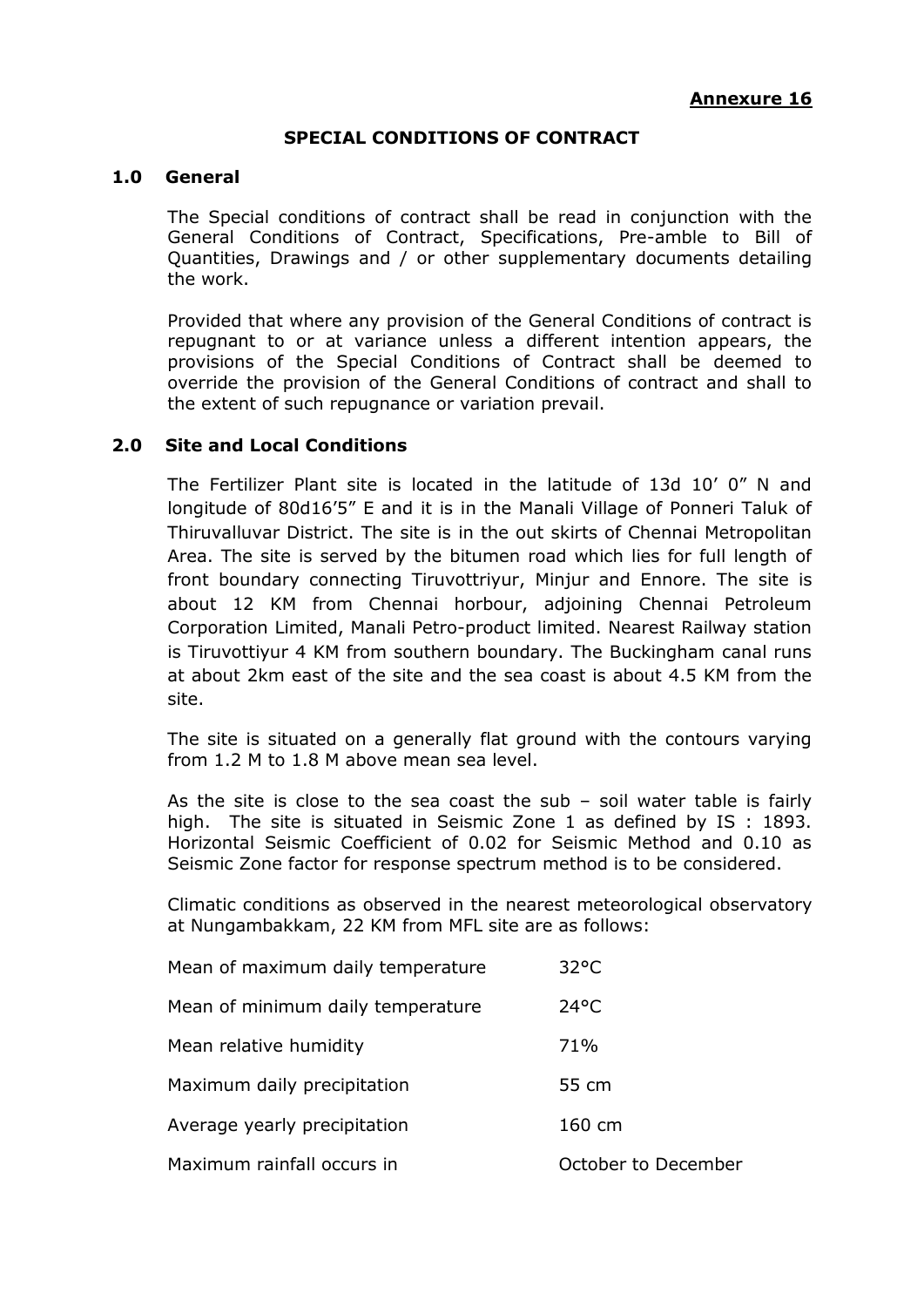| November to January | $\sim$ $-$               | Mainly from NW & NE in<br>morning and from North & East afternoon |
|---------------------|--------------------------|-------------------------------------------------------------------|
| February & March    | $\overline{\phantom{a}}$ | Mainly from East and SE                                           |
| April & May         |                          | Mainly from South & SE                                            |
| June                |                          | From SW                                                           |
| July & August       |                          | From NW                                                           |
| September & October |                          | From SE & SW                                                      |

## **3.0 Construction Facilities**

## 3.1 **Rail and Road Transport**

The site is about 4 KM west of Tiruvottiyur Railway Station on the Chennai – Vijayawada line and close to Tondiarpet Marshalling Yard. The site is connected to Chennai City by the Waltax Road and also by Chennai North Beach Road.

Access to the site will be from Tiruvottiyur Highway thro the railway over bridge. Intending tenderers shall visit and are deemed to have visited the site and make themselves thoroughly acquainted with the nature and requirement of the construction facilities, access for materials and removal of rubbish, cost of carriage, freights and other charges and shall allow in their tenders for special difficulties if any, in, carrying out the work, although these may not be mentioned in this specification.

## 3.2 **Construction Water**

The Raw water for works shall be supplied free of cost by the Company to the Contractor at the ground level tank located in the off-site area or the well within MFL plot. The Contractor shall make his own arrangement for drawing water from this source and further distribution at his own cost with the approval of the Company. The Contractor cannot claim compensation for any failure in water supply caused due to any reason whatsoever.

The Contractor shall be responsible to store water in sufficient quantities to meet his requirements in well built water storage tanks. The Contractor is responsible to ensure that there is no wastage or misuse of water. He will also be responsible for maintaining the tap, pipe lines etc. in proper conditions. The requirement of water for construction shall be indicated by the contractor.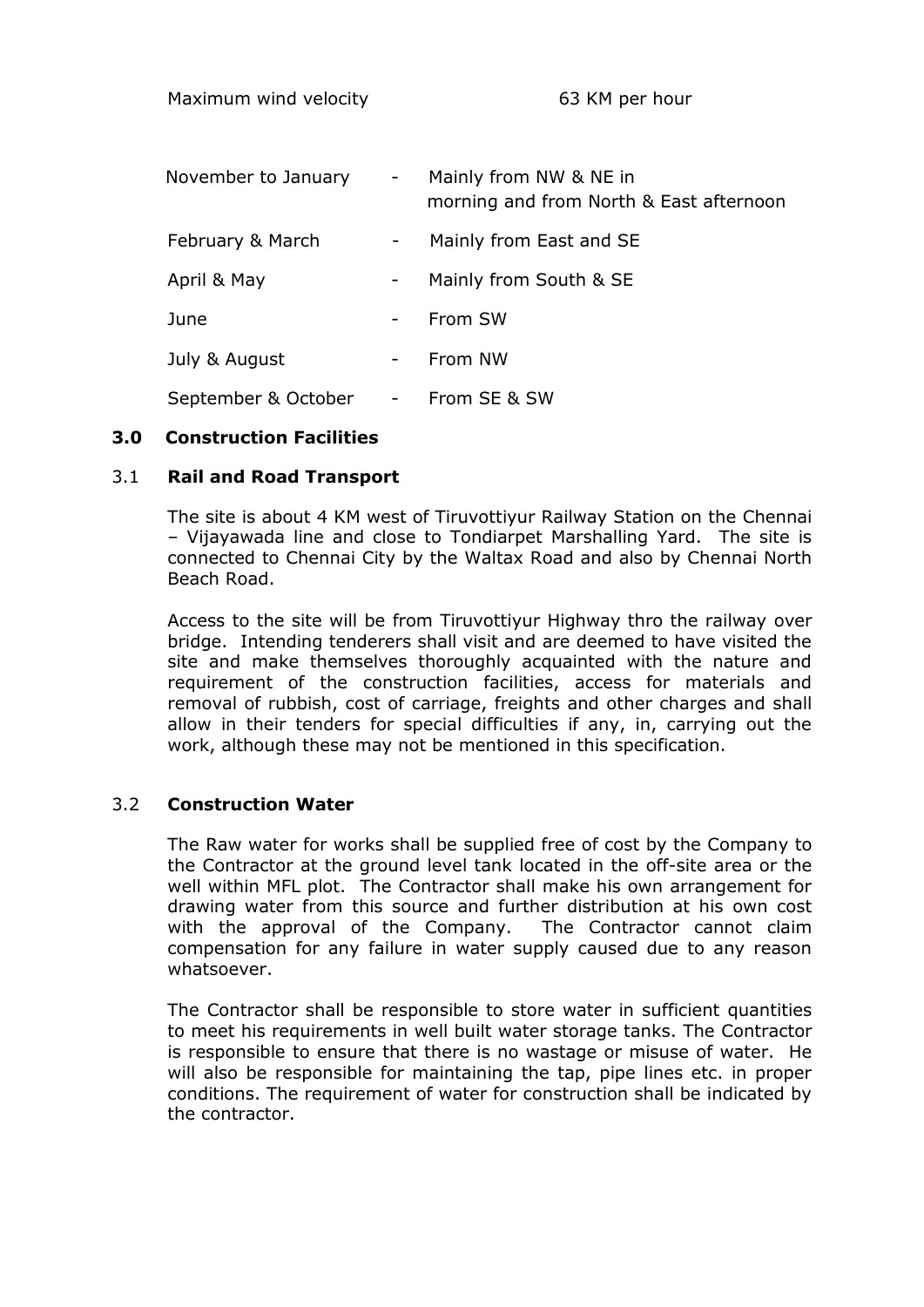## 3.3 **Construction Power**

Electric power for construction purposes will be made available at 400 volts, 3 phase, 50 cycles to the Contractor free of cost at one point at the site, selected by the company. This does not cover, however, the power requirement for fabrication of structures and connected structural steel work, for which the contractors shall have to make their own arrangement at their own cost.

Further distribution, installation of the switchboard, maintenance etc. shall be arranged by the contractor at his own cost. The Contractor shall be responsible to get necessary approval for energizing such part of the electrical installation from the State Electrical Inspector. All connections made will be to the Contractor's account, and shall conform to Indian Electricity rules 1956 and Indian Electricity Act 1910 with latest amendments. All wiring from the switchboard will be removed by the Contractor on completion of the work. He shall reinstate and make good any work disturbed by the temporary power lines to the satisfaction of the Company.

The Contractor is responsible to ensure that there is no wastage or misuse of power. The energy consumed shall be used only for the works for which it is intended. The Contractor cannot claim compensation for any interruption or failure in power supply caused due to any reason whatsoever. The Contractor shall indicate requirement of electric power for lighting and construction equipment.

## 3.4 **Temporary Roads**

The Contractor shall construct and maintain at his own cost all temporary roads within the plant boundary for leading materials to various sites of construction or otherwise deemed necessary to carry on the work.

The Contractor shall be required to permit the use of the roads constructed by him for the vehicles of any other parties who may be engaged on Fertilizer site. The Contractors shall also facilitate the construction of permanent roads, should the construction thereof start while he is engaged on this work.

Non availability of access roads for the use of the Contractor shall in no case condone any delay in the execution of works or the cause for any claim for compensation against the Company.

## **4.0 Time Schedule of construction**

Time is the essence of the contract. The Contractor shall complete the whole of the work to the satisfaction of the Engineer within the period as stipulated in the main Tender Document.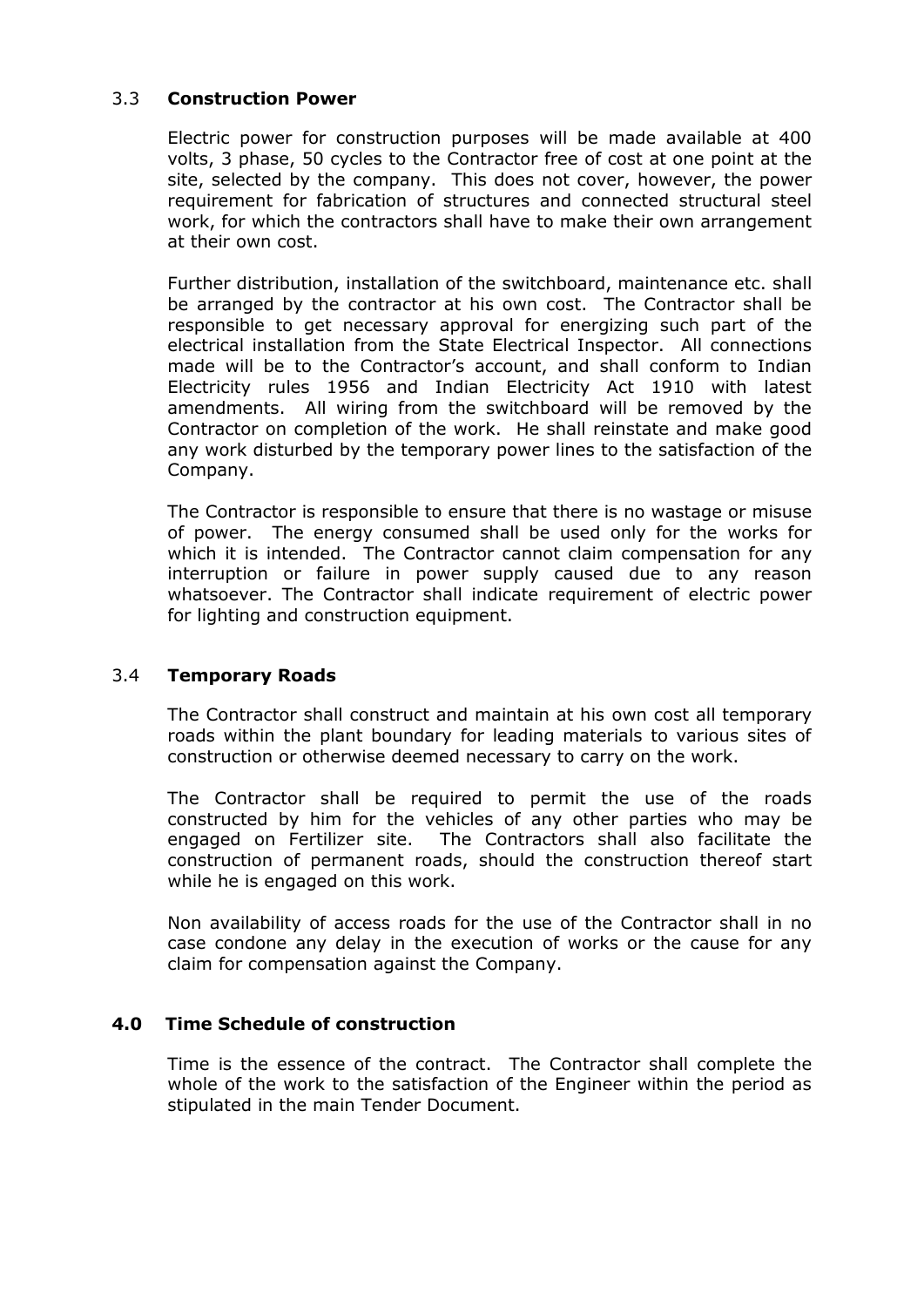## **5.0 Supply of Materials**

The Company will not supply any materials to the Contractor and the Contractor shall make his own arrangements to procure all materials as required to complete the works in all respects according to the Contract. The quoted rates shall be inclusive of cost of materials together with sales tax and other taxes if leviable from time to time, loading, unloading, handling, stacking, transport and storage charge and shall also cover Contractor's overhead and profit.

The Contractor shall procure his steel requirement for the work only from main producers and secondary producers.

## 6.0 **Authorized Agents**

 If the headquarters of the Contractor is elsewhere than in Manali he shall have a duly authorized agent in Manali from the commencement of work until completion of the work as specified. Such agent shall be authorized to act on behalf of the Contractor, to accept services of notices under the Contract and to agree to extras, omissions and varied items of work and rates for same. Such agent shall not be changed and shall not leave Manali during the period of the Contract unless the consent of the Engineer shall have been previously obtained. If the Engineer shall require the Contractor to carry out any rectifications under the terms of Contract after the work is completed the contractor shall have the same or another duly authorized agent in Manali when such rectifications are being carried out.

 The Contractor shall send a duly authorized competent representative to meet the Engineer at his office at site whenever called upon in writing to do so by the Engineer and any instructions, directions or explanations given by the Engineer to such representative shall be held to have been given to the Contractor.

## 7.0 **Construction Stores and Site Office**

Suitable areas will be allocated by the Company to the Contractor to build storages for storing the equipments, plants, materials etc. and also to build his site offices. He will be solely responsible for watching and guarding of his stores, offices etc. The Contractor shall build at his own cost a weather proof shed to store cement.

The Contractor shall cover all his equipments and materials at site with requisite insurance against theft, larceny, dacoity, fire, tempest, flood, earthquakes etc.

On completion of the works undertaken by the Contractor, he shall remove all temporary works erected by him and have the site cleaned as directed by the Engineer. MFL reserves the right to ask the Contractor any time during the pendency of the Contract to vacate the land by giving 7 days notice on security reasons or on national interest or otherwise.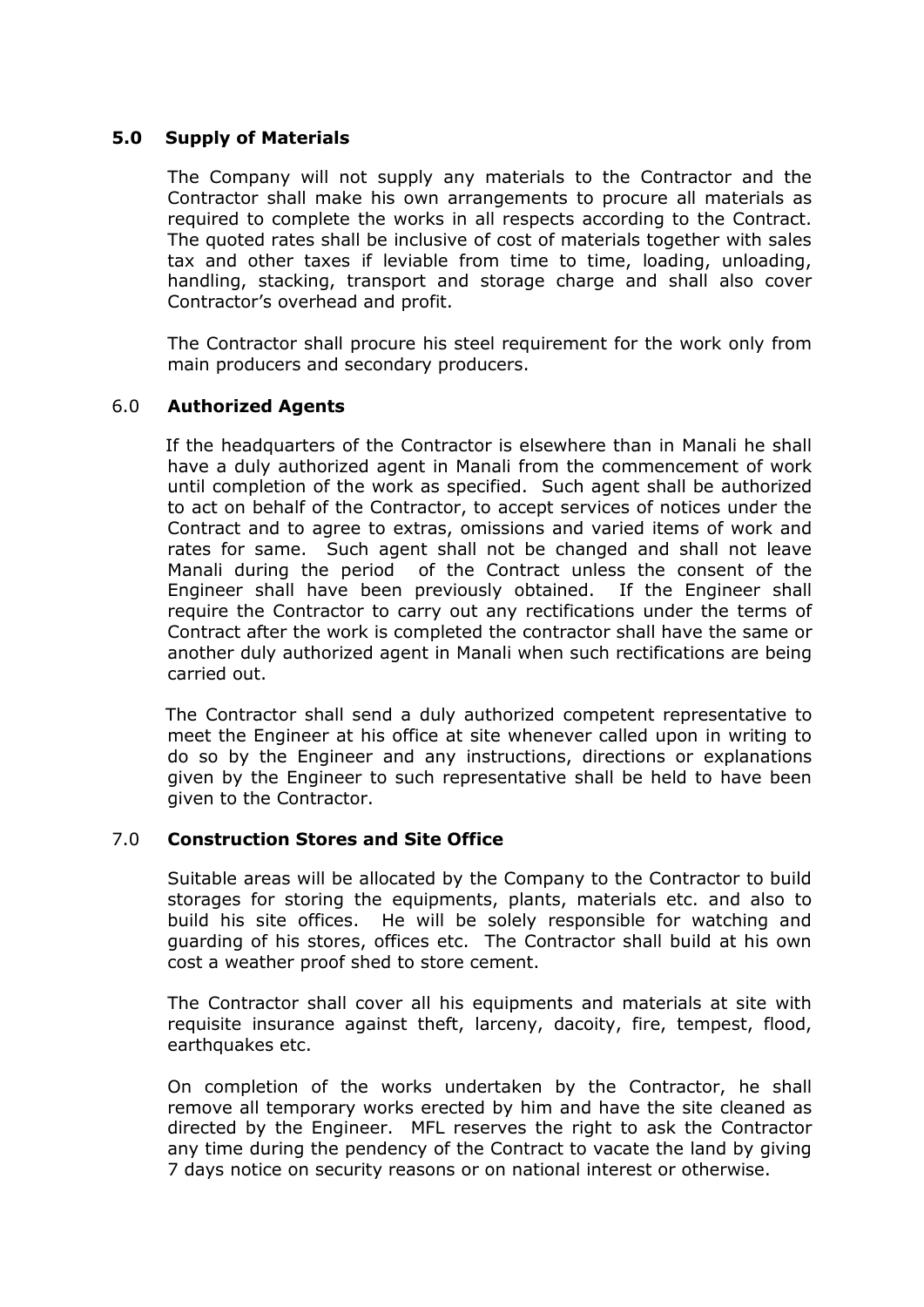## 8.0 **Labour and Supervisory Camp**

No land will be provided by the company to the Contractor for constructing his labour and supervisory camps. Contractor shall make his own arrangements for the same outside the plant boundary.

#### 9.0 **Construction Equipment**

The Contractor shall make his own arrangements to procure all constructional plant and equipments for his work. He shall also state in **Annexure** the type and number of different equipments with their capacities in good working conditions, which he will use on the site to ensure completion of the work in the specified time.

All materials, construction plants and equipments etc. once brought by the Contractor to the site are not to be removed from there without the written authority from the Engineer. Also, the Contractor shall have adequate stock of spare parts for the equipment on the site and work shall not be delayed on this account. Similarly all temporary works built by the Contractor for the main constructions undertaken by him, are not to be dismantled and removed without the written authority from the Engineer.

## **10.0 Bar Bending Schedule**

Unless otherwise directed by the Engineer, all bar bending schedules shall be prepared by the Contractor on the basis of drawings, general arrangements and sections supplied by the Engineer. Bar bending schedules are to be prepared in conformity with the best modern practice with due regard to speed and economy and in general shall conform to the relevant Indian Standard Codes. The cost of the preparation of bar bending schedules and furnishing three (3) copies of the same shall be included in the rate for reinforcement work and no extra will be paid on this account. Bending and binding of reinforcement shall be taken in hand until the relevant bar bending schedules have been approved by the Engineer.

## 11.0 **Co-operation with other Contractors**

The Contractor shall execute his work in a phased manner as directed by the Engineer from time to time so as not to obstruct or retard the work being executed simultaneously by other agencies.

## **11.0 Safety**

The Contractor shall be responsible for provision of safety arrangement and protective clothing for all operatives on the site whether or not engaged in actual operation or supervision. The contractor shall also be responsible for safety arrangements of all equipment used for construction and shall employ trained workmen conversant with safety regulation. The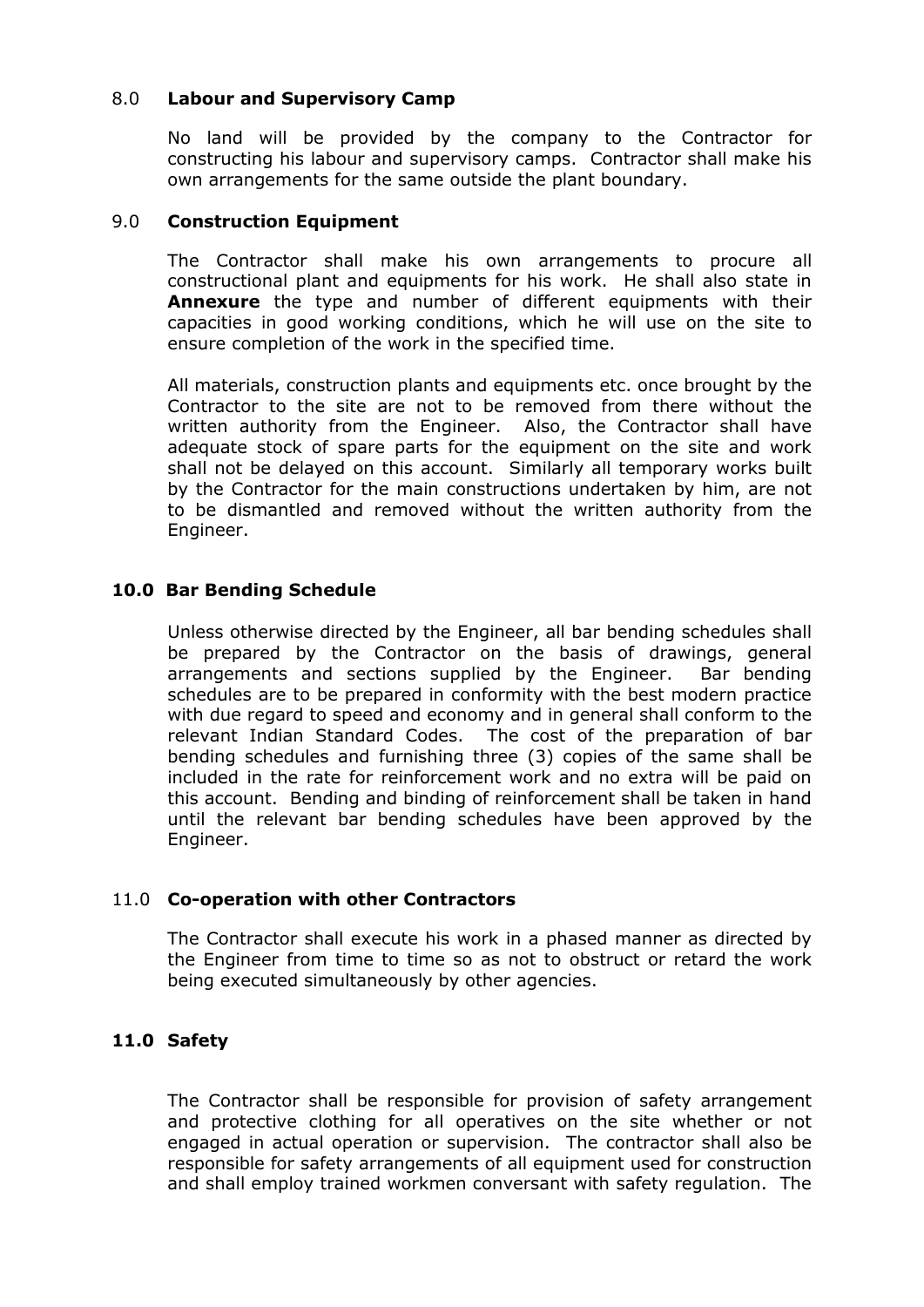Contractor shall use only tested equipment and tools and shall periodically renew tests to the satisfaction of the Engineer. All test certificates shall be made available to the Engineer at the site of the work. If at any time, in the opinion of the Engineer, this provision is not complied with, the Contractor shall forthwith replace such equipment and tools.

The Contractor shall display notices and arrange proper fencing at such places where hazardous work is being carried out. The Contractor shall provide at his own expense on the works to the satisfaction of the Engineer at such places, proper and sufficient fire fighting, first-aid appliances etc. which shall at all times be available for use.

#### **12.0 Coverage of Contract**

The Contract for the work is a complete one for labour, material and workmanship with Contractor's overheads and profit including all temporary works and the provision and use of all construction equipment, tools, tackles etc. The contractor shall make his own arrangements for all the materials and equipment required for the due performance of the Contract.

Except where it is expressly provided that the cost will be borne by the Company the various obligations of Contractor under the Contract shall be at the cost of the Contractor.

#### 14.0 **Royalty**

Royalties for the construction materials i.e. sand, stone aggregates, boulders, moorum etc. as prescribed from time to time to by the State Government shall be paid by the Contractors. All mining regulations have to be strictly adhered to by the contractors.

## **15.0 Guarantees**

All guarantees such as for water proofing, acid resisting materials for the entire work as obtained from the manufacturers shall be transferred to the Company by the contractor after the completion on of the work.

## **16.0 Rules & Regulations**

Contractor shall provide all amenities to his staff and labour at site as per MFL Rules and Regulations.

Contractor shall strictly follow the Rules & Regulations of Madras Fertilizers Limited.

Contractor throughout the pendency of the contract, shall observe all the provisions, relevant rules, regulations and acts of Government of India, Government of Tamil Nadu and also local authorities as in force from time to time.